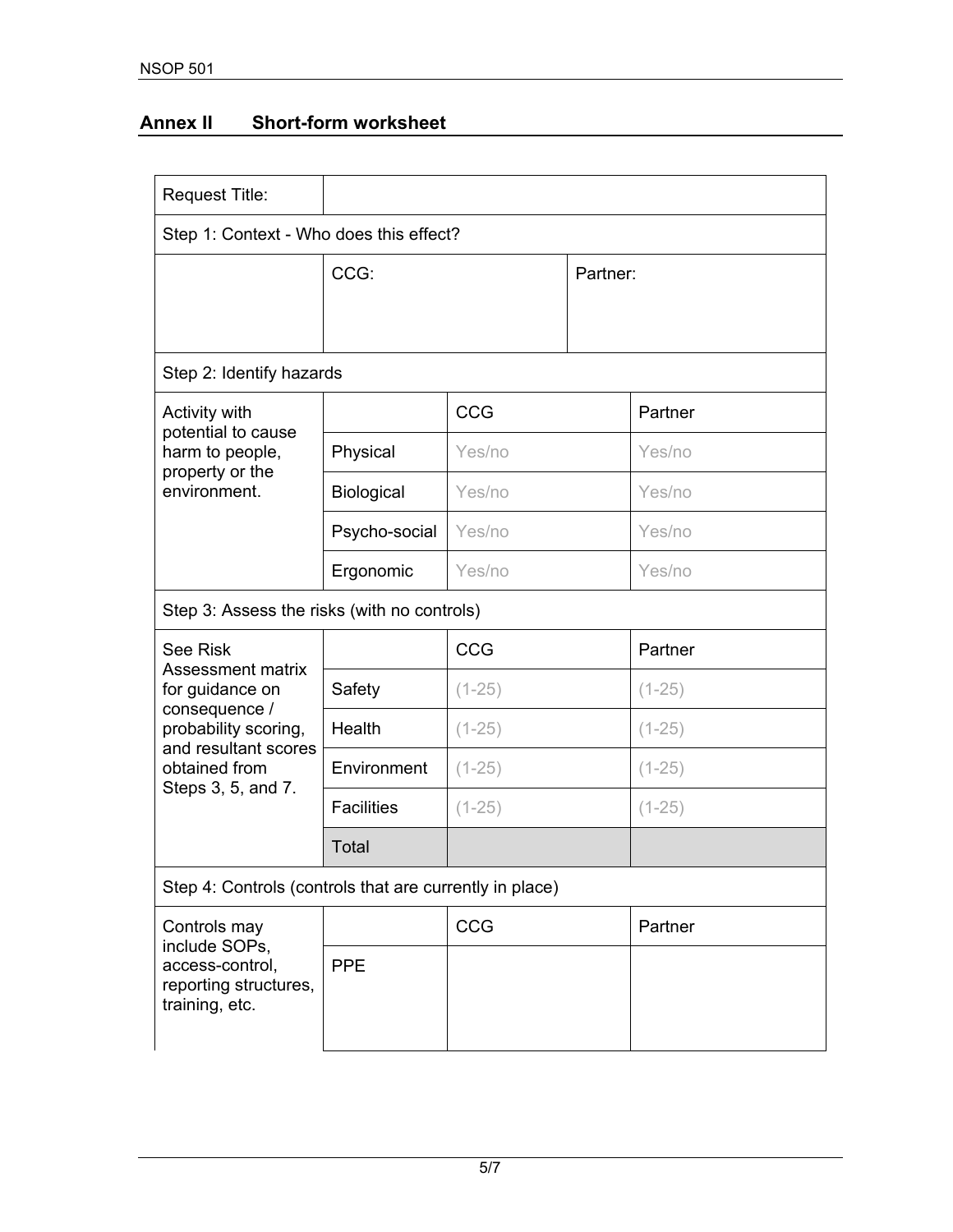|                                                                                                                                                                                         | Operations        |          |     |            |  |  |  |  |
|-----------------------------------------------------------------------------------------------------------------------------------------------------------------------------------------|-------------------|----------|-----|------------|--|--|--|--|
|                                                                                                                                                                                         | Engineering       |          |     |            |  |  |  |  |
|                                                                                                                                                                                         | Administrative    |          |     |            |  |  |  |  |
| Step 5: Re-assess the risks (with current controls)                                                                                                                                     |                   |          |     |            |  |  |  |  |
| <b>See Risk</b><br>Assessment matrix<br>for guidance on<br>consequence /<br>probability scoring,<br>and resultant scores<br>obtained from<br>Steps 3<br>procedure 1.3, 1.5,<br>and 1.7. |                   | CCG      |     | Partner    |  |  |  |  |
|                                                                                                                                                                                         | Safety            | $(1-25)$ |     | $(1 - 25)$ |  |  |  |  |
|                                                                                                                                                                                         | Health            | $(1-25)$ |     | $(1 - 25)$ |  |  |  |  |
|                                                                                                                                                                                         | Environment       | $(1-25)$ |     | $(1 - 25)$ |  |  |  |  |
|                                                                                                                                                                                         | <b>Facilities</b> | $(1-25)$ |     | $(1-25)$   |  |  |  |  |
|                                                                                                                                                                                         | Total             |          |     |            |  |  |  |  |
| Step 6: Recommend new controls (which are designed to further reduce the risk)                                                                                                          |                   |          |     |            |  |  |  |  |
| Controls may<br>include SOPs,<br>access-control.<br>reporting structures,<br>etc.                                                                                                       |                   |          | CCG | Partner    |  |  |  |  |
|                                                                                                                                                                                         | <b>PPE</b>        |          |     |            |  |  |  |  |
|                                                                                                                                                                                         | Operations        |          |     |            |  |  |  |  |
|                                                                                                                                                                                         | Engineering       |          |     |            |  |  |  |  |
|                                                                                                                                                                                         | Administrative    |          |     |            |  |  |  |  |